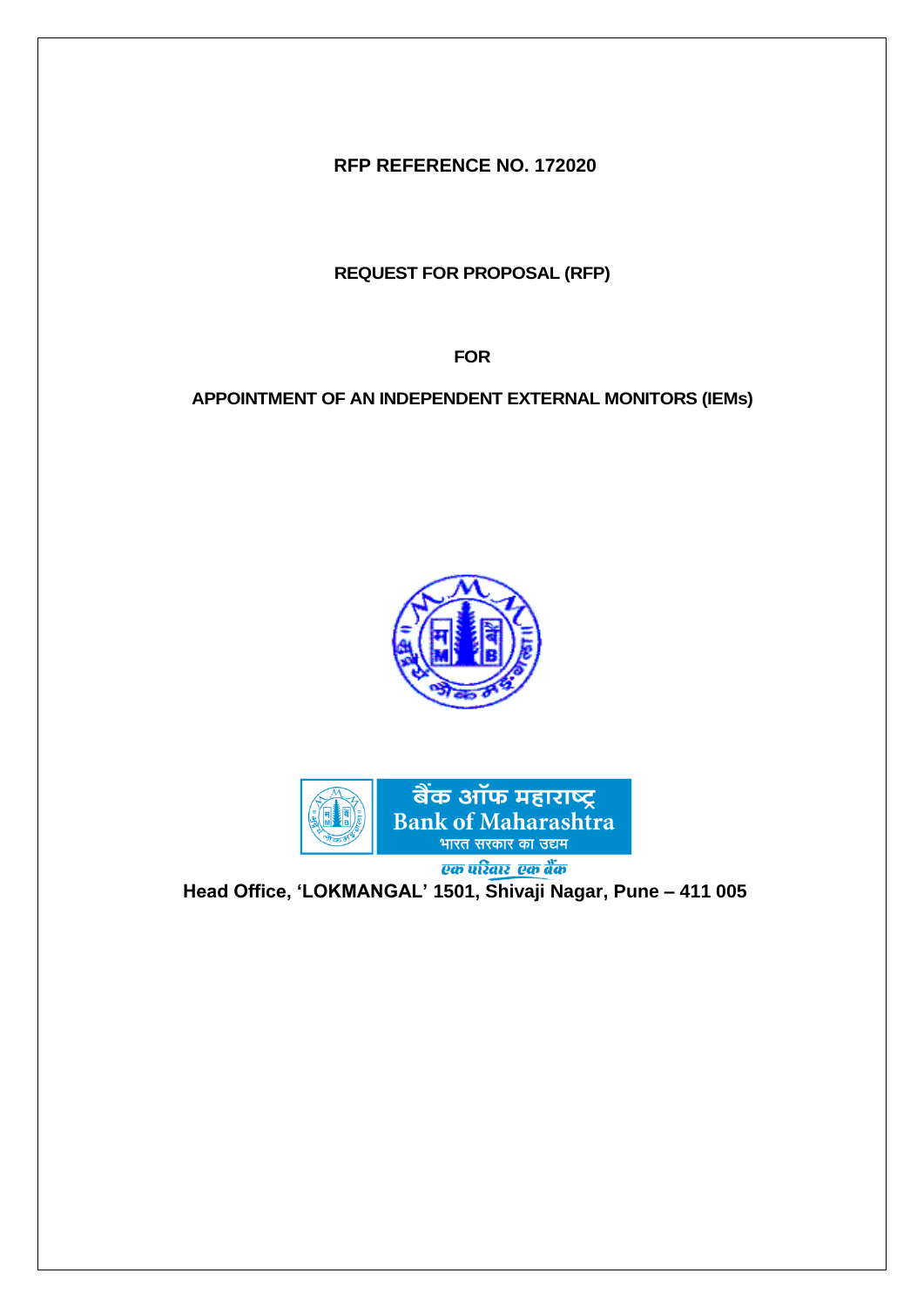

Bank of Maharashtra is a nationalized bank with a standing of 86 years. It has a three tier organizational set up consisting of Branches, Zonal Offices and Head Office having presence in 22 states. Bank intends to appoint Independent External Monitors for Procurement.

To ensure that all activities and transactions between Bank and its suppliers and contractors are dealt in a fair, transparent and corruption-free manner, Bank has implemented the Integrity Pact Policy [IPP]. Bank invite applications from interested persons for appointment of Independent External Monitors (IEM). IEMs will have to help Bank in implementing the IPP. Further, the IEMs will have to review independently and objectively, whether and to what extent parties have complied with obligations under Integrity Pact (IP), which envisages an agreement between the prospective vendors/bidders and Bank, in respect of all high value (amount specified in the IPP) procurements, committing the persons/officials of both the parties not to exercise any corrupt influence on any aspect of the contract.

| 1              | Name of Post                | Independent External Monitor (IEM)                                                                                                                                                                                                                                                                                                                                                                                                                    |
|----------------|-----------------------------|-------------------------------------------------------------------------------------------------------------------------------------------------------------------------------------------------------------------------------------------------------------------------------------------------------------------------------------------------------------------------------------------------------------------------------------------------------|
| $\overline{2}$ | No of Posts                 | Two(2)                                                                                                                                                                                                                                                                                                                                                                                                                                                |
| 3              | Scope of work               | Monitoring Compliance to Integrity Pact (IP) in identified<br>procurement                                                                                                                                                                                                                                                                                                                                                                             |
| 4              | Age                         | Maximum 70 years<br>(Age should not be more than 70 years at the time of<br>appointment)                                                                                                                                                                                                                                                                                                                                                              |
| 5              | <b>Eligibility Criteria</b> | The role of IEMs involves monitoring of the process of<br>purchase of IT / premises related goods and services,<br>etc., the IEMs should be:<br>a. A person retired from very senior positions.<br>The very senior positions shall mean<br>Level of Additional Secretary to the<br>Government of India and above or<br>equivalent pay scale.<br>For Public Sector Undertakings,<br>top<br>$\bullet$<br>positions shall mean Board level and<br>above. |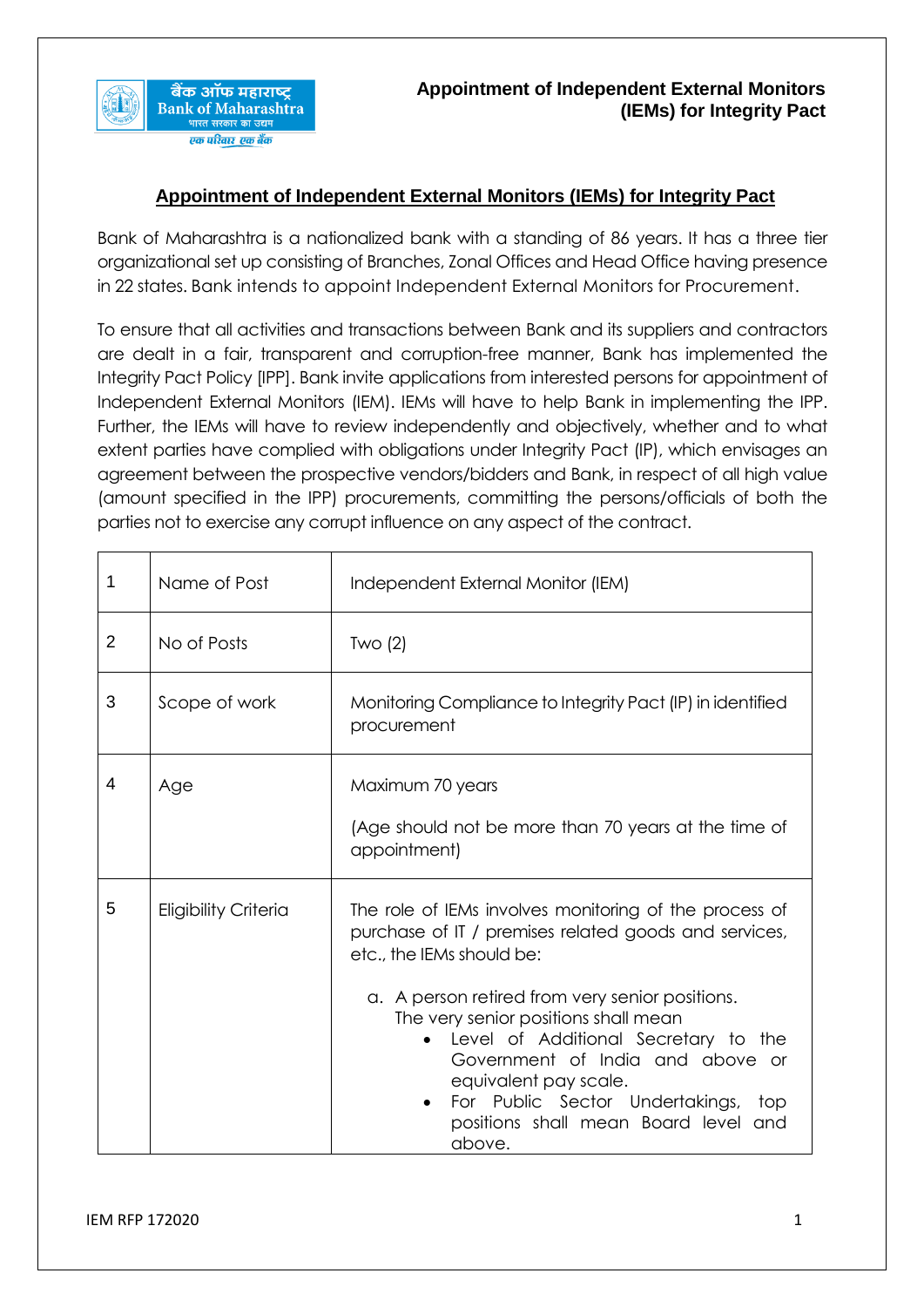

बैंक ऑफ महाराष्ट्र

भारत सरकार का उद्यम<br><mark>एक परिवार एक बैंक</mark>

## **Appointment of Independent External Monitors (IEMs) for Integrity Pact**

|                |                                       | Officers of the Armed Forces who have<br>$\bullet$<br>retired from the rank equivalent of Lt.<br>General and above.<br>b. The IEM should have been involved in high<br>public procurement process and should be<br>conversant with CVC guidelines on the same.<br>c. The IEM should not have been awarded any<br>major disciplinary penalty during erstwhile<br>service or any disciplinary action / case is<br>pending for decision / judgment with any<br>committee / court of Law or with any other<br>competent authority.<br><b>IEM</b><br>shall have reasonable<br>d. The<br>knowledge of IT Hardware / Software / Services<br>or in the matter pertaining to premises and<br>related procurements<br>e. A candidate who is already on the panel /<br>appointed as IEM in two or more Organizations<br>is not eligible to apply |
|----------------|---------------------------------------|---------------------------------------------------------------------------------------------------------------------------------------------------------------------------------------------------------------------------------------------------------------------------------------------------------------------------------------------------------------------------------------------------------------------------------------------------------------------------------------------------------------------------------------------------------------------------------------------------------------------------------------------------------------------------------------------------------------------------------------------------------------------------------------------------------------------------------------|
| 6              | Tenure                                | The normal term of appointment for an IEM would be 3<br>years, and it would be subject to renewal by the<br>Commission thereafter.                                                                                                                                                                                                                                                                                                                                                                                                                                                                                                                                                                                                                                                                                                    |
| $\overline{7}$ | Remuneration<br>ጼ<br>other allowances | The remuneration & other allowances are payable to<br>the IEMs would be equivalent to that of an Independent<br>Director on the Board of the Bank.                                                                                                                                                                                                                                                                                                                                                                                                                                                                                                                                                                                                                                                                                    |
| 8              | Mode<br>of<br>Selection               | The eligible candidates who evince interest may be<br>interviewed by a Committee. The candidates shortlisted<br>will be referred to Central Vigilance Commission.                                                                                                                                                                                                                                                                                                                                                                                                                                                                                                                                                                                                                                                                     |

# The Role and Functions of Independent External Monitor (IEMs) is as under

- a. The main function of the IEM will be to oversee implementation of the Integrity Pact Program, to prevent corruption, or any other unethical practices in the implementation of the contract.
- b. IEM would have access to all Contract documents, whenever required. Ideally, all IEMs of the Bank should meet in two months to take stock of the ongoing tendering processes.
- c. It would be desirable to have structured meeting of the IEMs with the CVO / Chief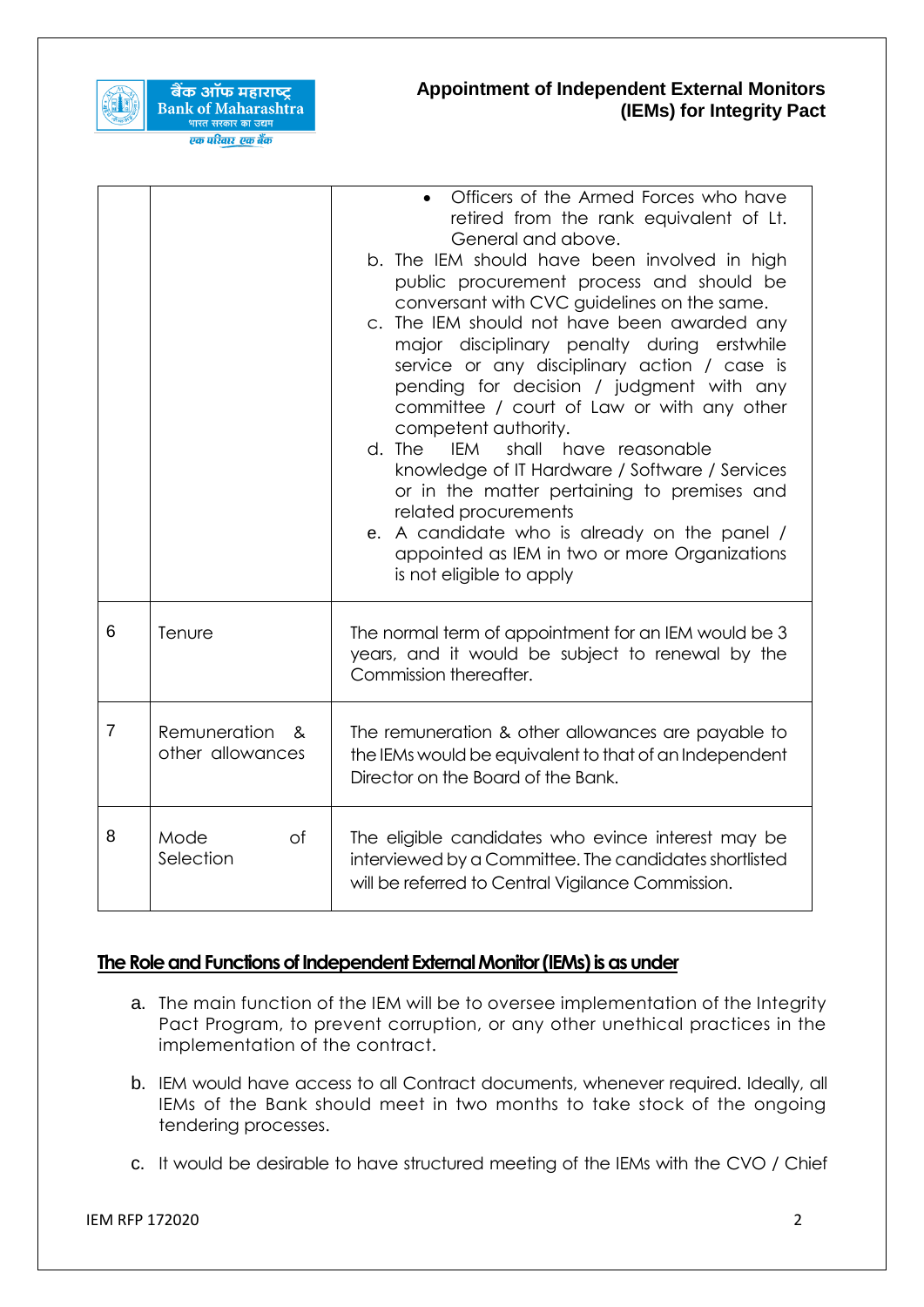

Executive of the Bank on a quarterly basis to discuss/review the information on tenders awarded in the previous month.

- d. The IEMs would examine all complaints received by them and give their recommendations/views to the Chief Executive of the organization, at the earliest. They may also send their report directly to the CVO and the Commission, in case of suspicion of serious irregularities requiring legal/administrative action.
- e. At least one IEM should be invariably cited in the Notice Inviting Tender (NIT). However, for ensuring the desired transparency and objectivity in dealing with the complaints arising out of any tendering process, the matter should be examined by the full panel of IEMs, who would look into the records, conduct an investigation, and submit their joint recommendations to the Management.
- f. The recommendations of IEMs would be in the nature of advice and would not be legally binding. At the same time, it must be understood that IEMs are not consultants to the Management. Their role is independent in nature and the advice once tendered would not be subject to review at the request of the organization.
- g. Non-Disclosure Agreement:

The IEM should sign Non-Disclosure Agreement (NDA) with Bank.

The IEM shall hold all information about all tender and / or information gathered about the Bank through any tendering process in strict confidence with the same degree of care with which the IEM protects its own confidential and proprietary information.

To use the Information only as needed for the purpose solely related to respective Project's except for the purpose of execution of Projects, not to disclose or otherwise provide such information or knowingly allow anyone else to disclose or otherwise provide such Information.

The IEM shall not disclose any information to parties not involved in supply of the products and services forming part of any tender and disclosure of information to parties not involved in supply of the products and services forming part of any tender will be treated as breach of trust and invite legal action. This will also mean termination of the contract and disqualification of the IEM in any future tendering process of the Bank.

Any information considered sensitive must be protected by the IEM from unauthorized disclosure or access.

## **Note:**

- 1) Bank reserve the right to modify/delete any criteria mentioned above.
- 2) Prescribed application format to be downloaded from Bank's website.

IEM RFP 172020 3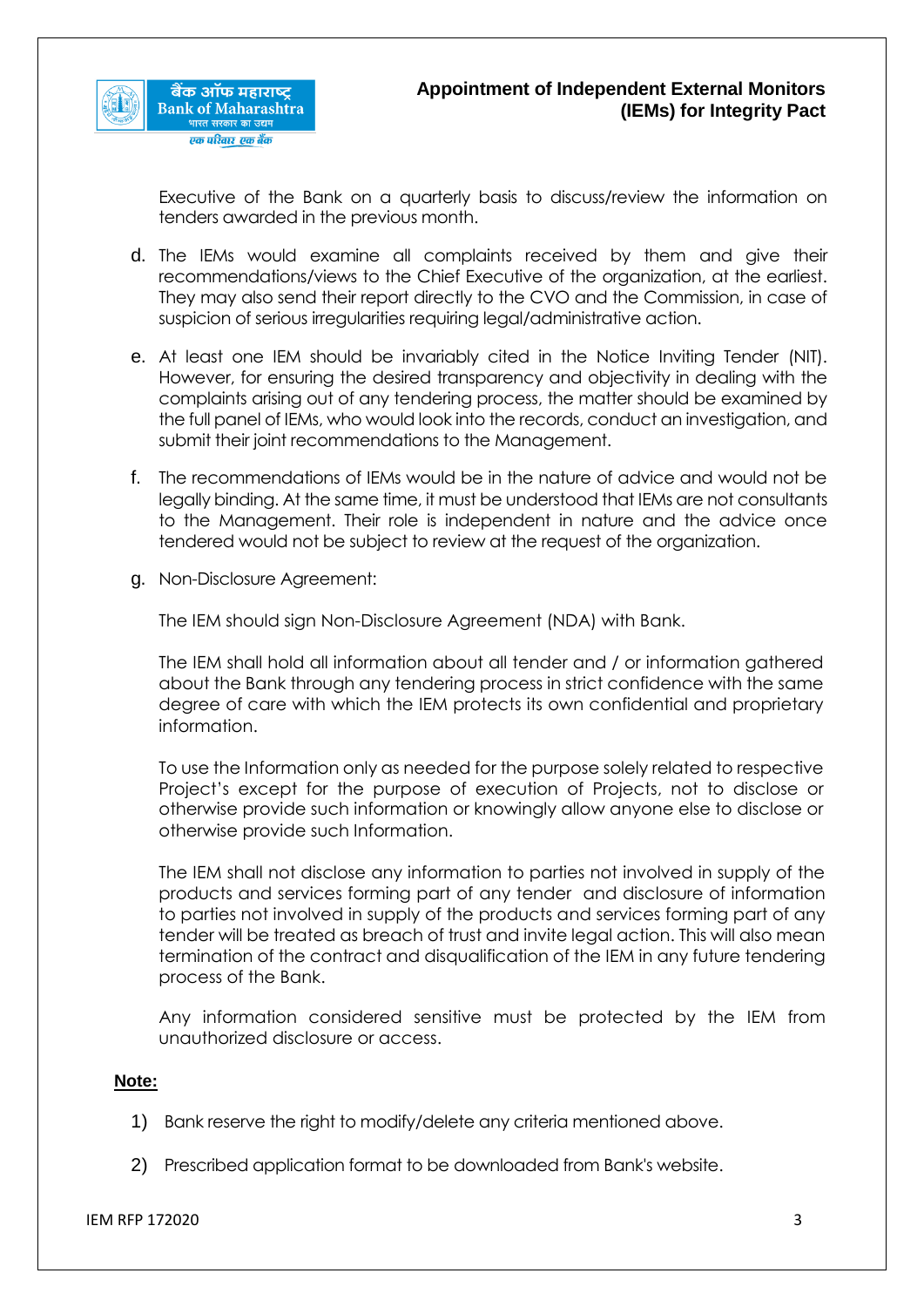

3) Duly filled application along with attested Xerox copies of the documents should reach **The Assistant General Manager (IT), Bank of Maharashtra, Information Technology Department, Head Office, Lokmangal, 1501 Shivajinagar, Pune 411 005** on or before 10.11.2020. Application not submitted in the prescribed format are liable to be rejected. Contact Details for any further clarifications, the applicant may contact: Name: Vijay Patil. Chief Manager, ITEs. Telephone Number : (020) 2561 4450 ; Mobile Number: 97300 00496

e-Mail Address : cmites@mahabank.co.in

- 4) Mere satisfying the eligibility norms do not entitle a candidate to be called for Personal Interview. The Bank reserves the right to reject any application not suiting the Bank's requirements without assigning any reason whatsoever and call only the requisite number of candidates out of those who fulfill the eligibility criteria as may be required for the post.
- 5) Bank also reserves the right to reject any application not suiting the Bank's requirements and cancel/defer the entire process, without assigning any reason whatsoever.
- 6) All Educational qualifications should be from a recognized Indian University / Statutory body only.
- 7) Any resultant dispute arising out of this advertisement shall be subject to the sole jurisdiction of the Courts situated at Pune, Maharashtra.

Date: 14.10.2020 **General Manager, and Science II** General Manager,

Place: Pune Information Technology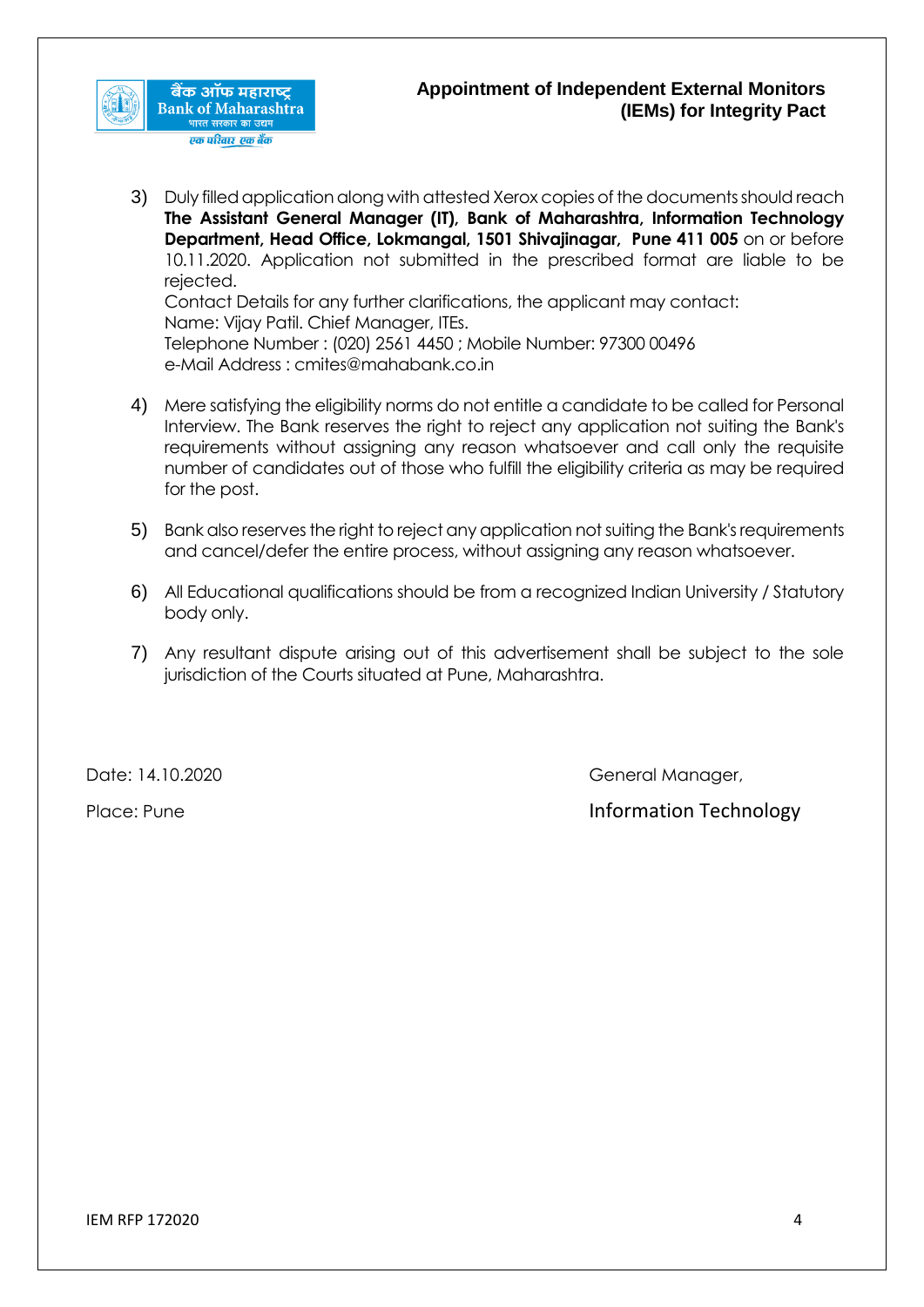

# **APPLICATION**

Affix latest photo

## **APPOINTMENT OF INDEPENDENT EXTERNAL MONITORs**

# **(IEMs) 2020-2021**

#### **1. FULL NAME:**

#### **2. FATHERS NAME:**

#### **3. ADDRESS FOR CORRESPONDENCE:**

|  |  |  |  |  | <b>PIN CODE</b> |  |  |  |  |
|--|--|--|--|--|-----------------|--|--|--|--|

#### **4. CATEGORY :**

a.

| <b>GEN</b> SC |  | <b>OBC</b> | Indicate by $\checkmark$ mark in |
|---------------|--|------------|----------------------------------|
|               |  |            | appropriate box                  |

(Please attach photocopy of certificate in case of SC/ST/OBC)

b. In case of SC/ST/OBC Candidate

Name of the caste/Tribe/Class:

c. Whether belongs to Person with Disability:

d. If so, Type of Disability and percentage of disability:

#### **5. DATE OF BIRTH :**

|  | M | . |  |  |
|--|---|---|--|--|
|  |   |   |  |  |

AGE (As on 30.09.2020): Years Months

**IEM RFP 172020** 5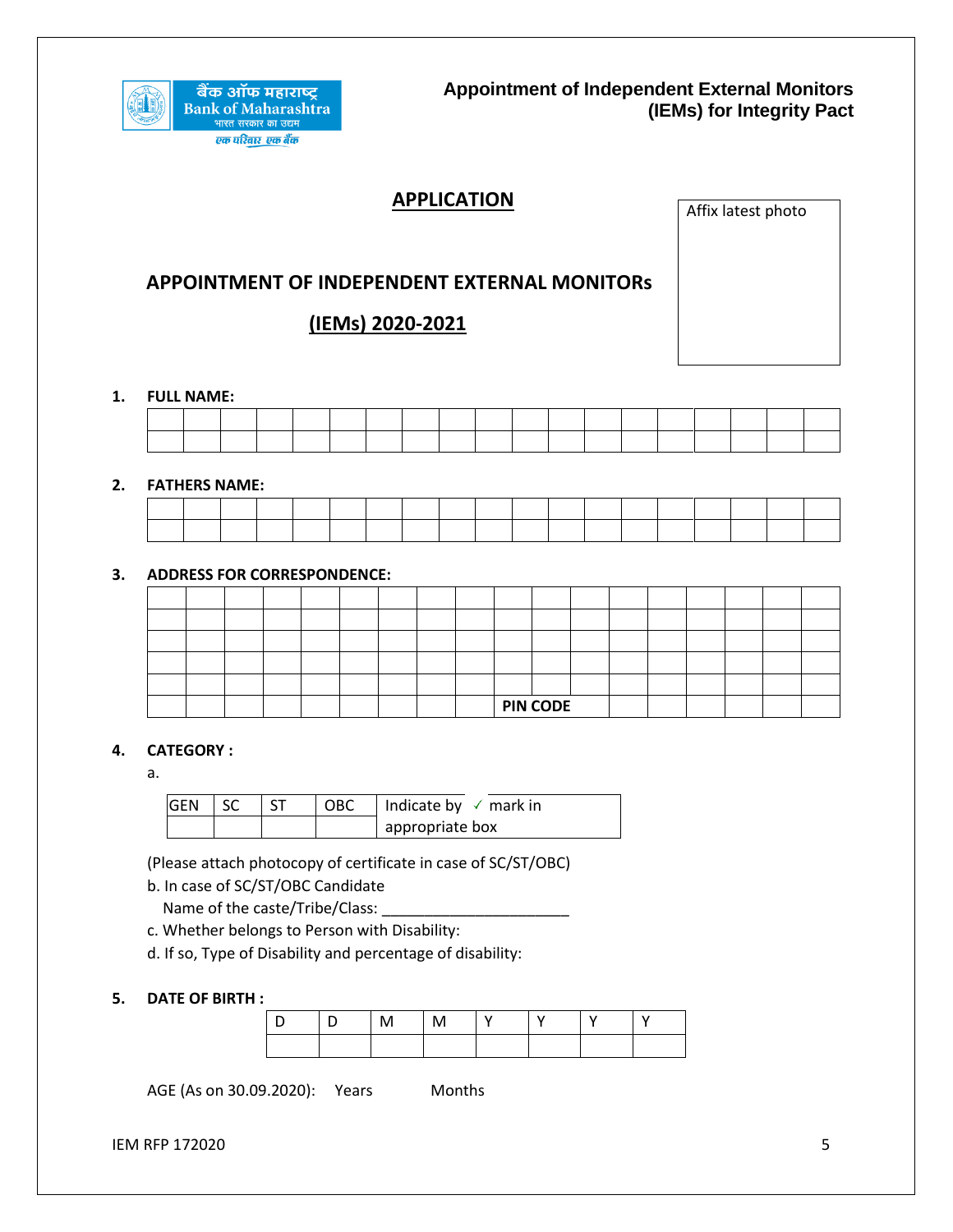

#### **6. POST HELD AT THE TIME OF RETIREMENT:**

#### **7. DATE OF RETIREMENT:**

| $\Box$ | M | $\mathbf{I}$ |  |  |
|--------|---|--------------|--|--|
|        |   |              |  |  |

#### **8. CONTACT DETAILS :**

| <b>TELEPHONE NUMBER</b> |  |  |  |  |  |  | <b>MOBILE NUMBER</b> |  |  |  |  |  |  |  |  |  |  |
|-------------------------|--|--|--|--|--|--|----------------------|--|--|--|--|--|--|--|--|--|--|
|                         |  |  |  |  |  |  |                      |  |  |  |  |  |  |  |  |  |  |
| e-Mail Address:         |  |  |  |  |  |  |                      |  |  |  |  |  |  |  |  |  |  |

#### **9. INDICATE BY MARK ON APPROPRIATE BOX:**

i. GENDER : MALE **FEMALE** 

ii. Whether belongs to Minority Community : YES  $\parallel$  NO

If YES, Name of community:

Muslim / Sikh / Christian / Buddhists / Zoroastrian

#### **10. PERMANENT ADDRESS:**

|  |  |  |  |  | <b>PIN CODE</b> |  |  |  |  |
|--|--|--|--|--|-----------------|--|--|--|--|
|  |  |  |  |  |                 |  |  |  |  |
|  |  |  |  |  |                 |  |  |  |  |
|  |  |  |  |  |                 |  |  |  |  |
|  |  |  |  |  |                 |  |  |  |  |

### **11. EDUCATIONAL / PROFESSIONAL QUALIFICATION:**

| <b>EDUCATIONAL</b>   | <b>BOARD</b> /    | <b>SUBJECT</b> | <b>YEAR OF</b> | % OF MARKS |
|----------------------|-------------------|----------------|----------------|------------|
| <b>QUALIFICATION</b> | <b>UNIVERSITY</b> | <b>STUDIED</b> | <b>PASSING</b> |            |
| <b>GRADUATION</b>    |                   |                |                |            |
| <b>POST</b>          |                   |                |                |            |
| <b>GRADUTION</b>     |                   |                |                |            |
| <b>OTHER</b>         |                   |                |                |            |
| QUALIFICATION        |                   |                |                |            |
| PROFESSIONAL         |                   |                |                |            |
| <b>QUALIFICATION</b> |                   |                |                |            |

#### **12. PRESENT ASSIGNMENTS (IF ANY):**

IEM RFP 172020 6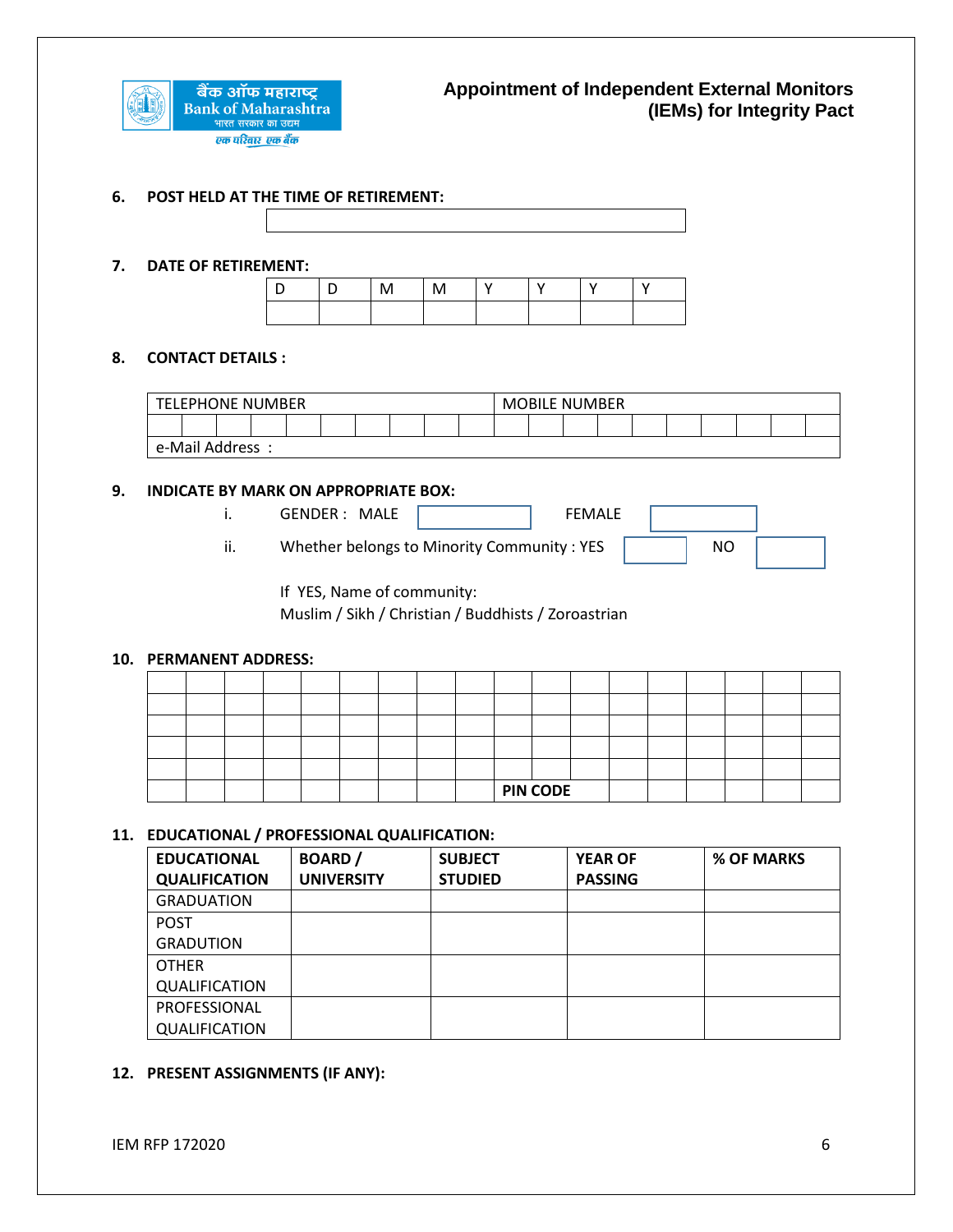

| NAME OF THE CURRENT         |  |
|-----------------------------|--|
| EMPLOYER                    |  |
| <b>WORKING WITH CURRENT</b> |  |
| <b>EMPLOYER SINCE</b>       |  |
| <b>DESIGNATION</b>          |  |

### **13. POSITION HELD (During the Ten preceding years of Superannuation)**

| Sr             | Organization | Designation | Place of | Total period |    | Pay Scale   | Reason  | Years of |
|----------------|--------------|-------------|----------|--------------|----|-------------|---------|----------|
| No             |              |             | posting  | of Service   |    | at the time | for     | Service  |
|                |              |             |          | From         | To | of          | Leaving |          |
|                |              |             |          |              |    | retirement  |         |          |
| 1              |              |             |          |              |    |             |         |          |
| $\overline{2}$ |              |             |          |              |    |             |         |          |
| 3              |              |             |          |              |    |             |         |          |
|                |              |             |          |              |    |             |         |          |
|                |              |             |          |              |    |             |         |          |
|                |              |             |          |              |    |             |         |          |

#### **14. BREIF DETAILS OF WORK EXPERIENCE**

  $\bullet$  $\bullet$  $\bullet$  $\bullet$ 

#### **15. EXPERIENCE IN HANDLING PROCUREMENTS/ TENDERS:**

A separate sheet has to be attached regarding candidates experience in handling high value procurements.

#### **16. WHETHER WORKING AS IEM OR IN SIMILAR CAPACITY : YES / NO**

#### **IF YES**

| NAME OF THE ORGANISATION                |  |
|-----------------------------------------|--|
| WORKING AS IEM / SIMILAR CAPACITY SINCE |  |